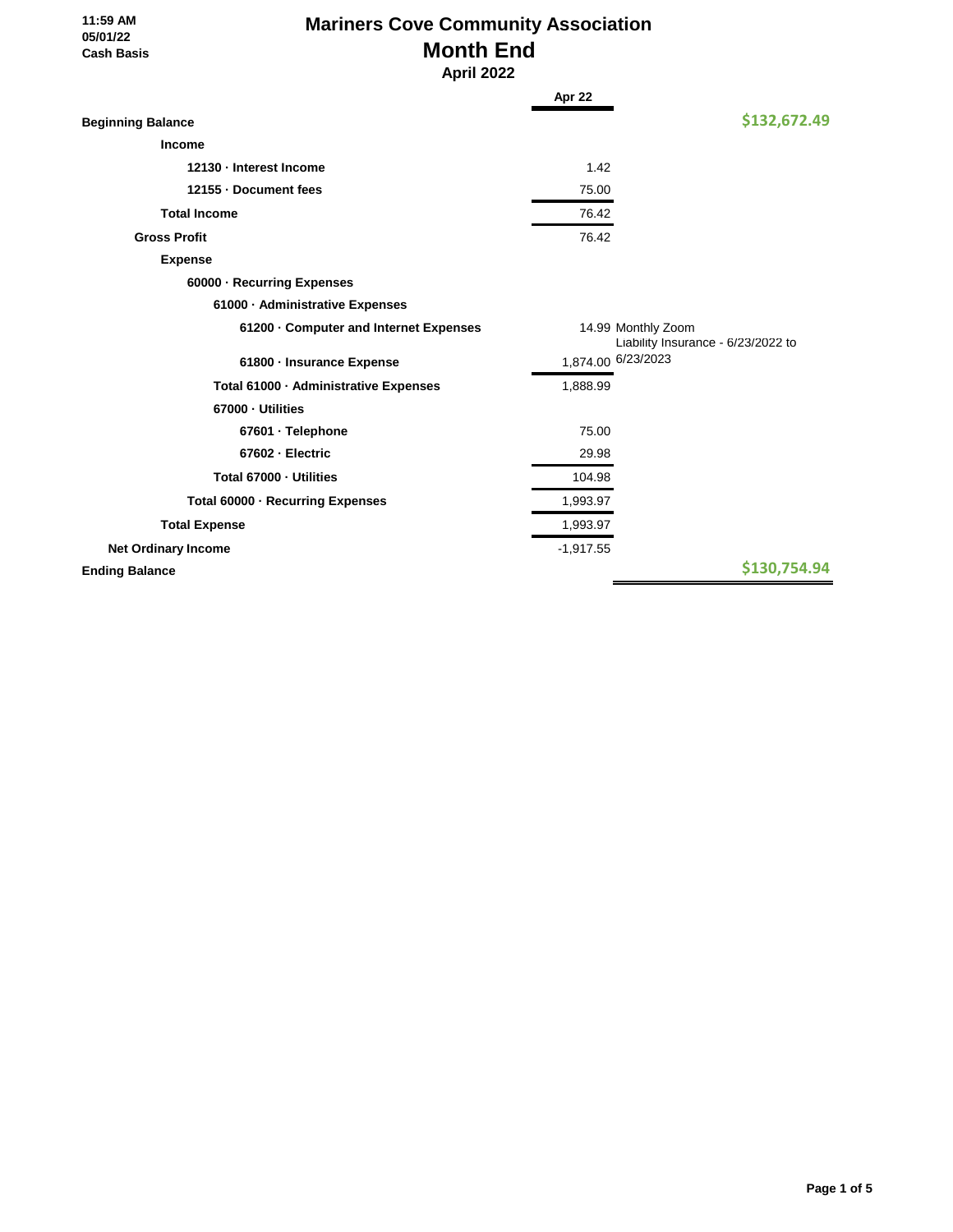#### **11:59 AM 05/01/22 Cash Basis**

# **Mariners Cove Community Association Month End April 2022**

**Apr 22 Operating Fund Beginning Balance** 46,208.39  **Deposits** 75.00 **Payments** 1,993.97  **Transfers** 0.00 **Ending Balance 44,289.42 Reserve Fund Beginning Balance** 84,265.67  **Deposits** 0.00  **Withdrawals** 0.00 **Interest** 1.38  **Transfers** 0.00 **Ending Balance 84,267.05 Boat Key Deposits Beginning Balance** 2,189.43  **Deposits** 0.00  **Withdrawals** 0.00  **Interest** 0.04  **Transfers** 0.00 **Ending Balance 2,189.47 Current Checking/Savings 11100 · Operating Fund** 44,289.42 **11110 · Boat Key Deposits** 2,189.47 **11130 · Reserve Fund** 84,267.05 **130,745.94**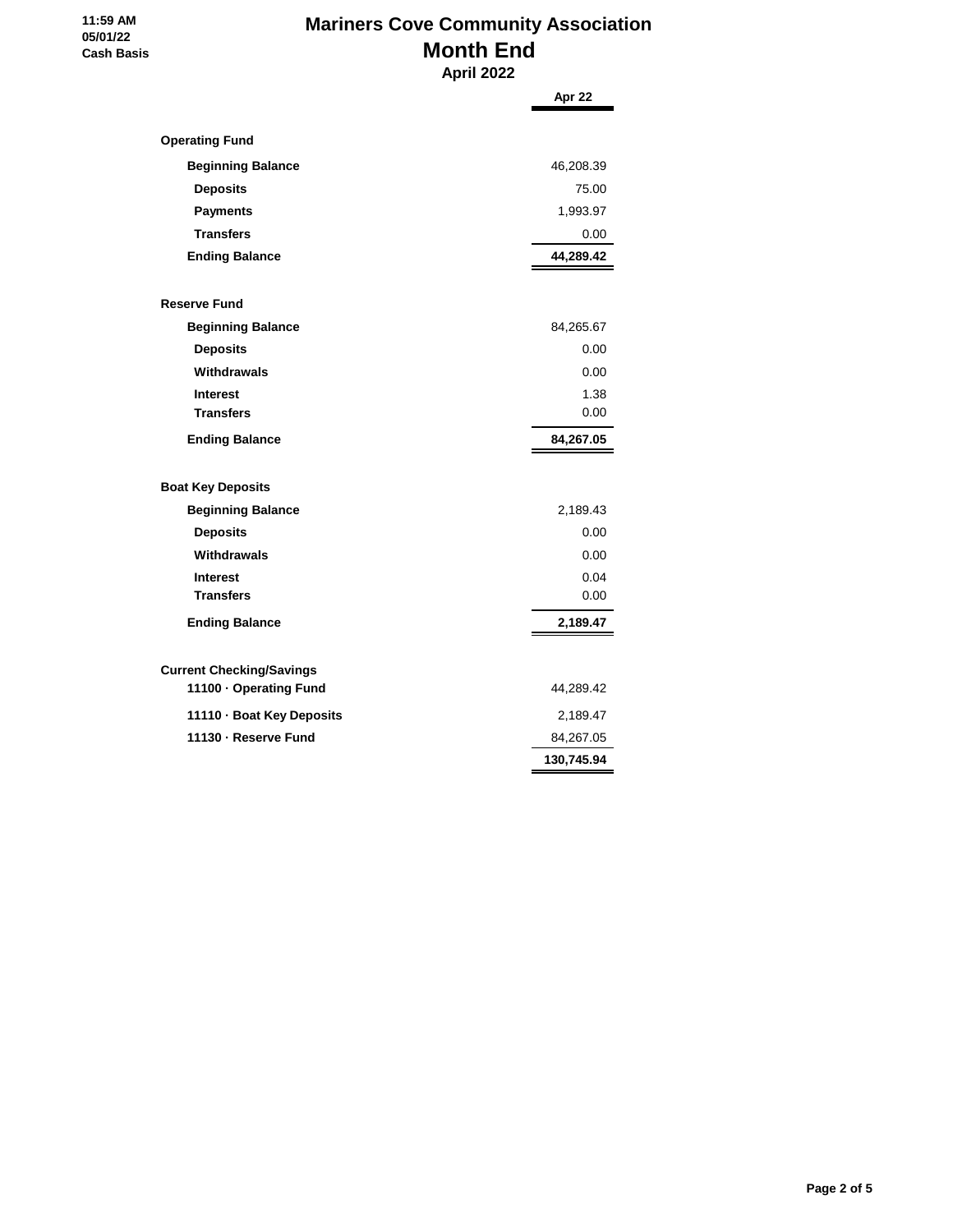## **Mariners Cove Community Association Profit & Loss Budget vs. Actual**

 **July 2021 through June 2022**

|                                        | Jul '21 - Jun 22 | <b>Budget</b> | \$ Over Budget | % of Budget | Remaining<br><b>Budget</b> | Projected<br>Remaining |
|----------------------------------------|------------------|---------------|----------------|-------------|----------------------------|------------------------|
| <b>Ordinary Income/Expense</b>         |                  |               |                |             |                            |                        |
| Income                                 |                  |               |                |             |                            |                        |
| 12000 - Assessment Fees                |                  |               |                |             |                            |                        |
| 12036 - Assessment Fees FY20 2019-2020 | 149.94           | 0.00          | 149.94         | 100.0%      |                            |                        |
| 12037 - Assessment Fees FY21 2020-2021 | 295.75           |               |                |             |                            |                        |
| 12038 - Assessment Fees FY22 2021-2022 | 49,799.50        | 50,700.00     | $-900.50$      | 98.22%      |                            |                        |
| Total 12000 - Assessment Fees          | 50,245.19        | 50,700.00     | $-454.81$      | 99.1%       |                            |                        |
| 12002 - Other Charges                  | 102.00           | 0.00          | 102.00         | 100.0%      |                            |                        |
| 12130 - Interest Income                | 16.08            | 13.87         | 2.21           | 115.93%     |                            |                        |
| 12155 Document fees                    | 425.00           | 250.00        | 175.00         | 170.0%      |                            |                        |
| 14000 - Finance Charges                | 324.01           | 350.00        | $-25.99$       | 92.57%      |                            |                        |
| <b>Total Income</b>                    | 51,112.28        | 51,313.87     | $-201.59$      | 99.61%      |                            |                        |
| <b>Gross Profit</b>                    | 51,112.28        | 51,313.87     | $-201.59$      | 99.61%      |                            |                        |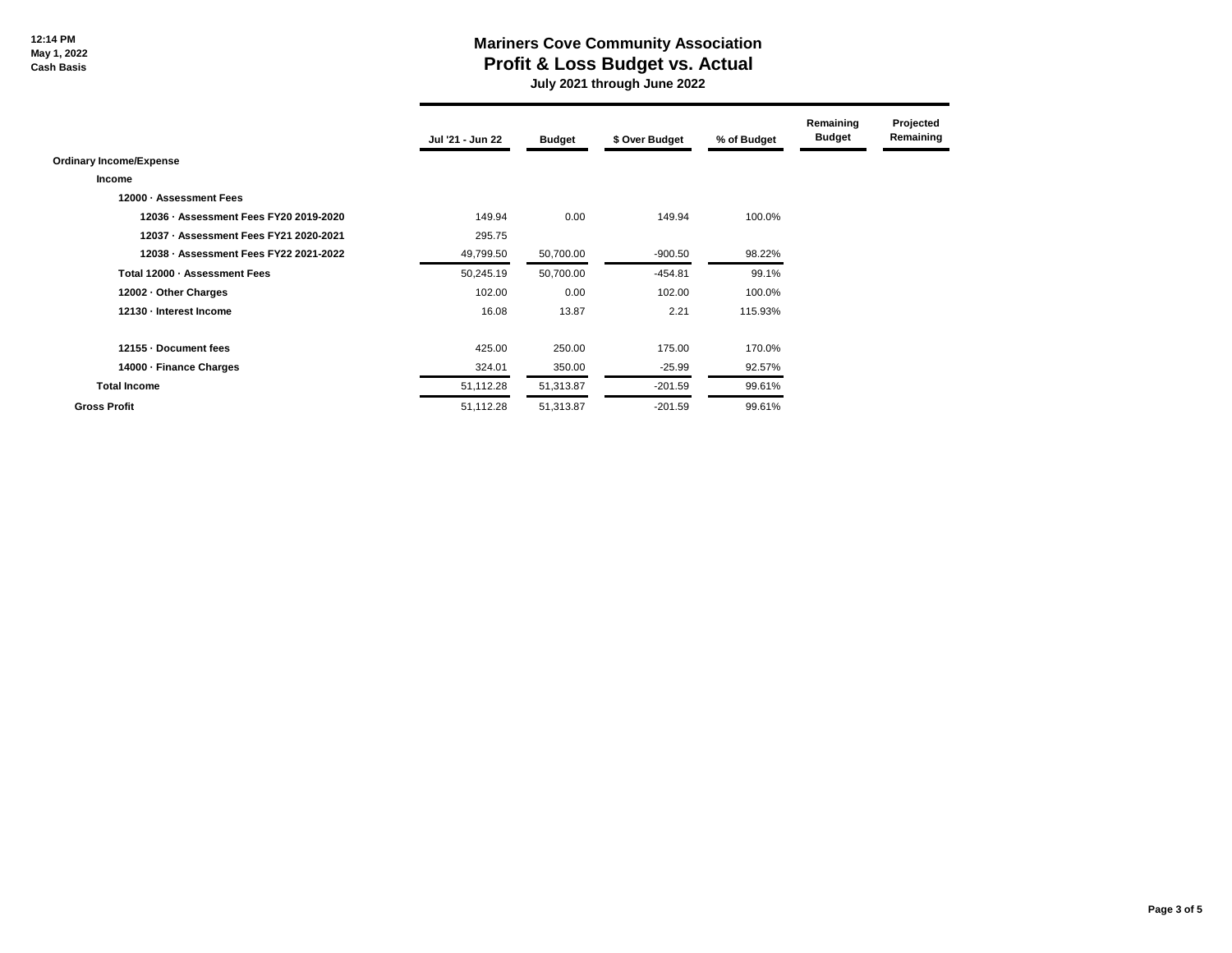### **Mariners Cove Community Association Profit & Loss Budget vs. Actual**

 **July 2021 through June 2022**

|                                             | Jul '21 - Jun 22 | <b>Budget</b> | \$ Over Budget | % of Budget | Remaining<br><b>Budget</b> | Projected<br>Remaining |                                             |
|---------------------------------------------|------------------|---------------|----------------|-------------|----------------------------|------------------------|---------------------------------------------|
| <b>Expense</b>                              |                  |               |                |             |                            |                        |                                             |
| 60000 - Recurring Expenses                  |                  |               |                |             |                            |                        |                                             |
| 61000 - Administrative Expenses             |                  |               |                |             |                            |                        |                                             |
| 61200 - Computer and Internet Expenses      | 289.85           | 320.00        | $-30.15$       | 90.58%      | 30.15                      |                        | 29.98 Zoom (2 Months)                       |
| 61300 · Miscellaneous Fees and Expense      | 231.00           | 243.00        | $-12.00$       | 95.06%      | 12.00                      |                        |                                             |
| 61400 - Office Supplies                     | 41.80            | 221.50        | $-179.70$      | 18.87%      | 179.70                     |                        |                                             |
| 61500 - Postage and Delivery                | 122.54           | 630.00        | $-507.46$      | 19.45%      | 507.46                     |                        | 2 Mailings, Monhtly<br>380.00 Statements    |
| 61510 - Printing                            | 0.00             | 550.00        | $-550.00$      | 0.0%        | 550.00                     |                        | Annual Meeting Notice,<br>870.00 Assessment |
| 61700 - Collections Expense                 | 0.00             | 0.00          | 0.00           | 0.0%        | 0.00                       |                        |                                             |
| 61800 - Insurance Expense                   | 3,659.00         | 6,110.00      | $-2,451.00$    | 59.89%      | 2,451.00                   |                        | 4,387.00 Renewal June 2022                  |
| Total 61000 - Administrative Expenses       | 4,344.19         | 8,074.50      | $-3,730.31$    | 53.8%       | 3,730.31                   | 5,666.98               |                                             |
| 62000 - Events and Activities               |                  |               |                |             |                            |                        |                                             |
| 62001 - Community Events                    | 221.45           | 750.00        | $-528.55$      | 29.53%      | 528.55                     |                        | 200.00 Easter Egg Hunt                      |
| 62002 - NonEvent Expense                    | 0.00             | 50.00         | $-50.00$       | 0.0%        | 50.00                      |                        |                                             |
| Total 62000 - Events and Activities         | 221.45           | 800.00        | $-578.55$      | 27.68%      | 578.55                     | 200.00                 |                                             |
| 63000 - Landscaping & Maintenance           |                  |               |                |             |                            |                        |                                             |
| 63010 - Landscaping & Maint Common Area     | 10,230.00        | 16,120.00     | $-5,890.00$    | 63.46%      | 5,890.00                   |                        | $6,580.00$ 3 Months $+1$ Clean up           |
| 63011 - Landscaping Common Area             | 0.00             | 1,000.00      | $-1,000.00$    | 0.0%        | 1,000.00                   |                        |                                             |
| 63020 Other, Erosion, Trees etc.            | 600.00           | 3,000.00      | $-2,400.00$    | 20.0%       | 2,400.00                   |                        |                                             |
| 63040 - Animal / Pest Control               | 1,462.50         | 2,000.00      | $-537.50$      | 73.13%      | 537.50                     |                        |                                             |
| Total 63000 - Landscaping & Maintenance     | 12,292.50        | 22,120.00     | $-9,827.50$    | 55.57%      | 9,827.50                   | 6,580.00               |                                             |
| 64000 · Other Repairs and Maintenance       |                  |               |                |             |                            |                        |                                             |
| 64001 - Pier                                | 260.00           | 530.00        | $-270.00$      | 49.06%      | 270.00                     | 260.00 Install         |                                             |
| 64004 - Other Repair                        | 950.00           | 600.00        | 350.00         | 158.33%     | (350.00)                   |                        |                                             |
| 64020 - Property Replacement                | 967.52           | 875.00        | 92.52          | 110.57%     | (92.52)                    |                        |                                             |
| Total 64000 - Other Repairs and Maintenance | 2,177.52         | 2,005.00      | 172.52         | 108.6%      | (172.52)                   | 260.00                 |                                             |
| 67000 - Utilities                           |                  |               |                |             |                            |                        |                                             |
| 67601 · Telephone                           | 750.00           | 900.00        | $-150.00$      | 83.33%      | 150.00                     |                        | 150.00 2 Months                             |
| 67602 - Electric                            | 282.46           | 321.95        | $-39.49$       | 87.73%      | 39.49                      |                        | 50.38 2 Months                              |
| 67620 · Sanitation                          | 569.80           | 1,039.99      | $-470.19$      | 54.79%      | 470.19                     |                        | 508.00 3 Months + Set up                    |
| 67625 - Trash removal                       | 324.04           | 323.60        | 0.44           | 100.14%     | (0.44)                     |                        |                                             |
| Total 67000 - Utilities                     | 1,926.30         | 2,585.54      | $-659.24$      | 74.5%       | 659.24                     | 708.38                 |                                             |
| 68000 - Miscellaneous Expense               |                  |               |                |             |                            |                        |                                             |
| 68900 - Reserve Funding                     | 0.00             | 15,728.82     | $-15,728.82$   | 0.0%        | 15,728.82                  |                        | 15,728.82 June 2022 Transfer                |
| Total 68000 - Miscellaneous Expense         | 0.00             | 15,728.82     | $-15,728.82$   | 0.0%        | 15,728.82                  | 15,728.82              |                                             |
| Total 60000 - Recurring Expenses            | 20.961.96        | 51.313.86     | $-30,351.90$   | 40.85%      | 30.351.90                  | 29.144.18              |                                             |